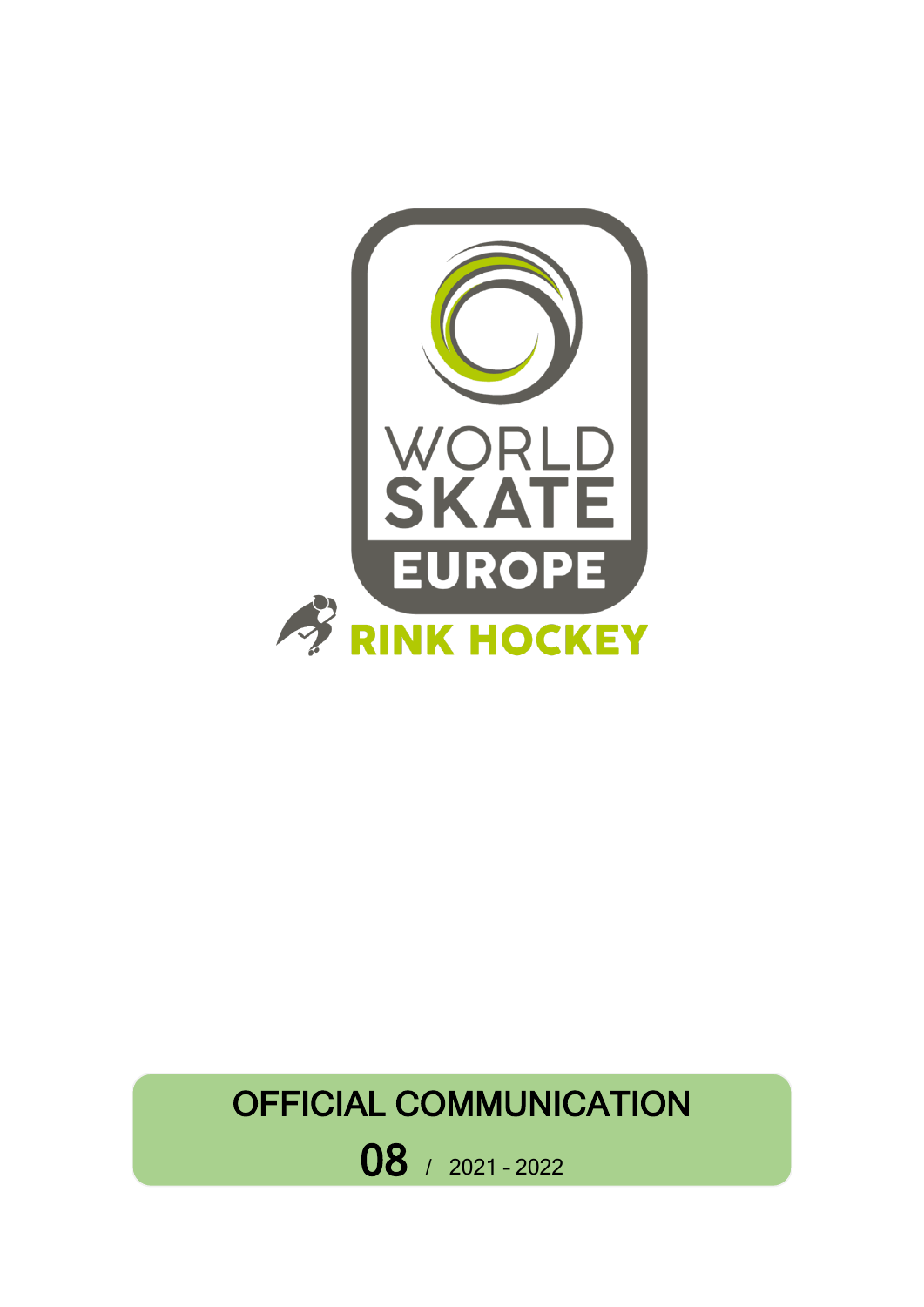

| To          | : European CLUBS                            |
|-------------|---------------------------------------------|
|             | <b>European Federations</b>                 |
| C/C         | : WS Europe - President - Mr Fernando Claro |
| <b>From</b> | : WS Europe Rink-Hockey - Chairman          |

## Object : **RESULTS | EUROPEAN Championship RANKINGS**

**1** - U17 and U19 EUROPEAN Championships With realization in the city of PAREDES | Portugal, the European Under-17 Championship and also the European Under-19 Championship, had the following results per match, with the rankings as below:

| Day        | Hour  | Match Type |            | Country           |                   | <b>Referees</b>         |                         |                              |                                | <b>Result</b>           |                         | <b>Points</b>           |                |
|------------|-------|------------|------------|-------------------|-------------------|-------------------------|-------------------------|------------------------------|--------------------------------|-------------------------|-------------------------|-------------------------|----------------|
|            |       |            |            | Team <sub>1</sub> | Team <sub>2</sub> | $\blacktriangleleft$    | $\overline{2}$          | 3                            | 4                              | <b>Home</b>             | Visiting Home Visiting  |                         |                |
|            | 11:00 | 201        | <b>U17</b> | <b>FRANCE</b>     | <b>SPAIN</b>      | Francesco Stallone (IT) | Simone Branbilla (IT)   | <b>Teófilo Casimiro (PT)</b> | Silvia Coelho (PT)             | $\bf{0}$                | 9                       | $\mathbf{0}$            | $\mathbf{3}$   |
|            | 15:00 | 202        | <b>U17</b> | <b>ITALY</b>      | <b>ENGLAND</b>    | Silvia Coelho (PT)      | Teófilo Casimiro (PT)   | Pedro Figueiredo (PT)        | Paulo Almeida (PT)             | 14                      | 1                       | 3 <sup>7</sup>          | $\mathbf{0}$   |
| 07/09/2021 | 17:00 | 203        | <b>U17</b> | <b>PORTUGAL</b>   | <b>ANDORRA</b>    | Bruno Sosa (GB)         | Nuno Melo (FR)          | Josep Ribó (SP)              | Alvaro de La Hera (SP)         | <b>16</b>               | $\overline{0}$          | $\overline{3}$          | $\mathbf{0}$   |
|            | 19:00 | 204        | <b>U19</b> | <b>SPAIN</b>      | <b>ITALY</b>      | Paulo Almeida (PT)      | Pedro Figueiredo (PT)   | Bruno Sosa (GB)              | Nuno Melo (FR)                 | $\overline{2}$          | $\overline{1}$          | 3                       | $\mathbf{0}$   |
|            | 21:00 | 205        | <b>U19</b> | <b>PORTUGAL</b>   | <b>ENGLAND</b>    | Alvaro de La Hera (SP)  | Josep Ribó (SP)         | Simone Branbilla (IT)        | <b>Francesco Stallone (IT)</b> | 12                      | $\overline{0}$          | $\overline{\mathbf{3}}$ | $\mathbf{0}$   |
|            | 11:00 | 206        | <b>U17</b> | <b>SPAIN</b>      | <b>ENGLAND</b>    | Silvia Coelho (PT)      | Francesco Stallone (IT) | <b>Teófilo Casimiro (PT)</b> | Pedro Figueiredo (PT)          | 13                      | $\overline{0}$          | $\overline{3}$          | $\mathbf{0}$   |
|            | 15:00 | 207        | <b>U17</b> | <b>ANDORRA</b>    | <b>ITALY</b>      | Teófilo Casimiro (PT)   | Pedro Figueiredo (PT)   | Silvia Coelho (PT)           | Paulo Almeida (PT)             | $\overline{0}$          | 9                       | $\mathbf{0}$            | 3              |
| 08/09/2021 | 17:00 | 208        | <b>U17</b> | <b>FRANCE</b>     | <b>PORTUGAL</b>   | Simone Branbilla (IT)   | Bruno Sosa (GB)         | Josep Ribó (SP)              | Alvaro de La Hera (SP)         | $\overline{2}$          | $\overline{9}$          | $\mathbf{0}$            | $\overline{3}$ |
|            | 19:00 | 209        | 1119       | <b>ENGLAND</b>    | <b>SPAIN</b>      | Nuno Melo (FR)          | Paulo Almeida (PT)      | Simone Branbilla (IT)        | Francesco Stallone (IT)        | $\overline{2}$          | 75                      | $\mathbf{0}$            | $\overline{3}$ |
|            | 21:00 | 210        | <b>U19</b> | <b>ITALY</b>      | <b>PORTUGAL</b>   | Josep Ribó (SP)         | Alvaro de La Hera (SP)  | Nuno Melo (FR)               | Bruno Sosa (GB)                | $\overline{2}$          | $\overline{\mathbf{8}}$ | $\mathbf{0}$            | $\mathbf{3}$   |
| 09/09/2021 | 11:00 | 211        | <b>U17</b> | <b>ANDORRA</b>    | <b>SPAIN</b>      | Bruno Sosa (GB)         | Pedro Figueiredo (PT)   | Josep Ribó (SP)              | Paulo Ameida (PT)              | $\overline{0}$          | 30                      | $\mathbf{0}$            | $\overline{3}$ |
|            | 15:00 | 212        | <b>U17</b> | <b>FRANCE</b>     | <b>ENGLAND</b>    | Josep Ribó (SP)         | Paulo Almeida (PT)      | Francesco Stallone (IT)      | Simone Branbilla (IT)          | $\overline{4}$          | $\overline{2}$          | $\overline{\mathbf{3}}$ | $\mathbf{0}$   |
|            | 17:00 | 213        | <b>U17</b> | <b>PORTUGAL</b>   | <b>ITALY</b>      | Alvaro de La Hera (SP)  | Nuno Melo (FR)          | Bruno Sosa (GB)              | Josep Ribó (SP)                | 8                       | $\overline{2}$          | $\overline{\mathbf{3}}$ | $\mathbf{0}$   |
|            | 19:00 | 214        | <b>U19</b> | <b>ITALY</b>      | <b>ENGLAND</b>    | Silvia Coelho (PT)      | Teófilo Casimiro (PT)   | Paulo Ameida (PT)            | Pedro Figueiredo (PT)          | 7                       | $\overline{2}$          | $\overline{\mathbf{3}}$ | $\mathbf{0}$   |
|            | 21:00 | 215        | <b>U19</b> | <b>PORTUGAL</b>   | <b>SPAIN</b>      | Francesco Stallone (IT) | Simone Branbilla (IT)   | Alvaro de La Hera (SP)       | Nuno Melo (FR)                 | $\overline{2}$          | $\overline{0}$          | $\overline{\mathbf{3}}$ | $\mathbf{0}$   |
|            | 11:00 | 216        | <b>U17</b> | <b>FRANCE</b>     | <b>ANDORRA</b>    | Bruno Sosa (GB)         | Simone Branbilla (IT)   | Paulo Almeida (PT)           | Pedro Figueiredo (PT)          | $\overline{7}$          | $\overline{1}$          | $\overline{\mathbf{3}}$ | $\mathbf{0}$   |
|            | 15:00 | 217        | <b>U17</b> | <b>SPAIN</b>      | <b>ITALY</b>      | Silvia Coelho (PT)      | Teófilo Casimiro (PT)   | Nuno Melo (FR)               | Bruno Sosa (GB)                | $\overline{4}$          | $\overline{2}$          | $\overline{\mathbf{3}}$ | $\mathbf{0}$   |
| 10/09/2021 | 17:00 | 218        | <b>U17</b> | <b>ENGLAND</b>    | <b>PORTUGAL</b>   | Josep Ribó (SP)         | Nuno Melo (FR)          | Alvaro de La Hera (SP)       | Francesco Stallone (IT)        | $\overline{1}$          | 10                      | $\mathbf{0}$            | $\overline{3}$ |
|            | 19:00 | 219        | <b>U19</b> | <b>SPAIN</b>      | <b>ITALY</b>      | Pedro Figueiredo (PT)   | Paulo Almeida (PT)      | Teófilo Casimiro (PT)        | Silvia Coelho (PT)             | 6                       | $\mathbf{0}$            | 3 <sup>7</sup>          | $\mathbf{0}$   |
|            | 21:00 | 220        | <b>U19</b> | <b>PORTUGAL</b>   | <b>ENGLAND</b>    | Francesco Stallone (IT) | Alvaro de La Hera (SP)  | Josep Ribó (SP)              | Nuno Melo (FR)                 | 12                      | $\overline{2}$          | 3 <sup>7</sup>          | $\mathbf{0}$   |
| 11/09/2021 | 13:00 | 221        | <b>U17</b> | <b>ITALY</b>      | <b>FRANCE</b>     | Josep Ribó (SP)         | Teófilo Casimiro (PT)   | Silvia Coelho (PT)           | Pedro Figueiredo (PT)          | 5                       | $\overline{\mathbf{3}}$ | 3 <sup>1</sup>          | $\mathbf{0}$   |
|            | 15:00 | 222        | <b>U17</b> | <b>ENGLAND</b>    | <b>ANDORRA</b>    | Pedro Figueiredo (PT)   | Nuno Melo (FR)          | Alvaro de La Hera (SP)       | Josep Ribó (SP)                | $\overline{\mathbf{3}}$ | $\overline{1}$          | $\overline{3}$          | $\mathbf{0}$   |
|            | 17:00 | 223        | <b>U17</b> | <b>PORTUGAL</b>   | <b>SPAIN</b>      | Simone Branbilla (IT)   | Francesco Stallone (IT) | Bruno Sosa (GB)              | Nuno Melo (FR)                 | $\overline{\mathbf{3}}$ | $\overline{\mathbf{8}}$ | $\mathbf{0}$            | $\overline{3}$ |
|            | 19:00 | 224        | <b>U19</b> | <b>ENGLAND</b>    | <b>ITALY</b>      | Silvia Coelho (PT)      | Alvaro de La Hera (SP)  | Josep Ribó (SP)              | Teófilo Casimiro (PT)          | $\overline{5}$          |                         | 3                       | $\mathbf{0}$   |
|            | 21:00 | 225        | <b>U19</b> | PORTUGAL          | <b>SPAIN</b>      | Simone Branbilla (IT)   | Francesco Stallone (IT) | Pedro Figueiredo (PT)        | Nuno Melo (FR)                 | 1                       |                         | $\mathbf{0}$            | 3 <sup>7</sup> |





| U17                 |                 |  |  |  |  |  |  |
|---------------------|-----------------|--|--|--|--|--|--|
| <b>SPAIN</b><br>1st |                 |  |  |  |  |  |  |
| 2nd                 | <b>PORTUGAL</b> |  |  |  |  |  |  |
| 3rd                 | <b>ITALY</b>    |  |  |  |  |  |  |
| 4th                 | <b>FRANCE</b>   |  |  |  |  |  |  |
| 5th                 | <b>ENGLAND</b>  |  |  |  |  |  |  |
| 6th                 | <b>ANDORRA</b>  |  |  |  |  |  |  |

| U19 |                 |  |  |  |  |  |
|-----|-----------------|--|--|--|--|--|
| 1st | <b>PORTUGAL</b> |  |  |  |  |  |
| 2nd | SPAIN           |  |  |  |  |  |
| 3rd | ITALY           |  |  |  |  |  |
|     | <b>ENGLAND</b>  |  |  |  |  |  |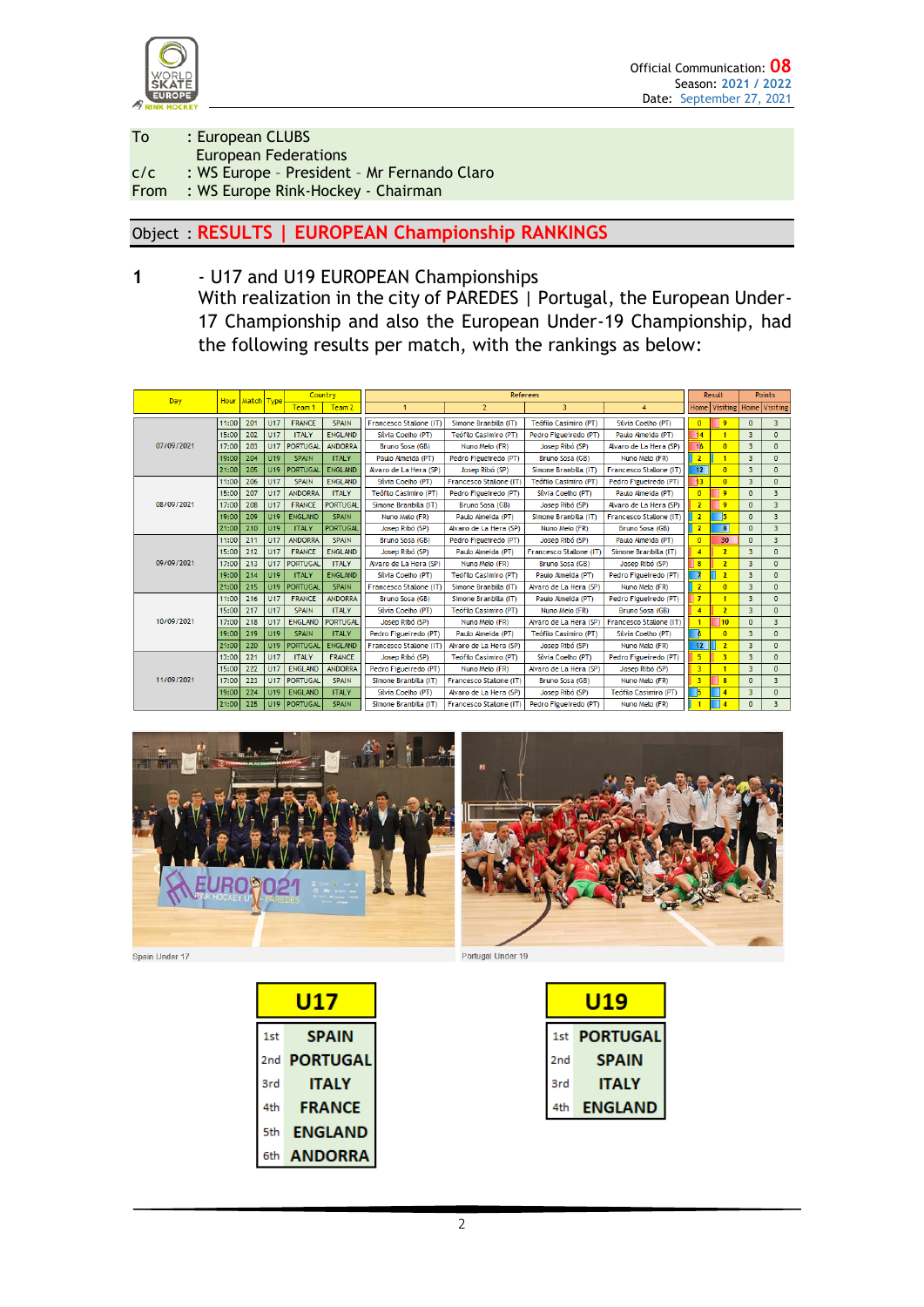

**2** - CONTINENTAL Cup

On 18 September 2021, the match between the WS EUROPE Cup champion and the EUROLEAGUE champion of the 2020/2021 season between the teams



with the result of **1 – 3.**

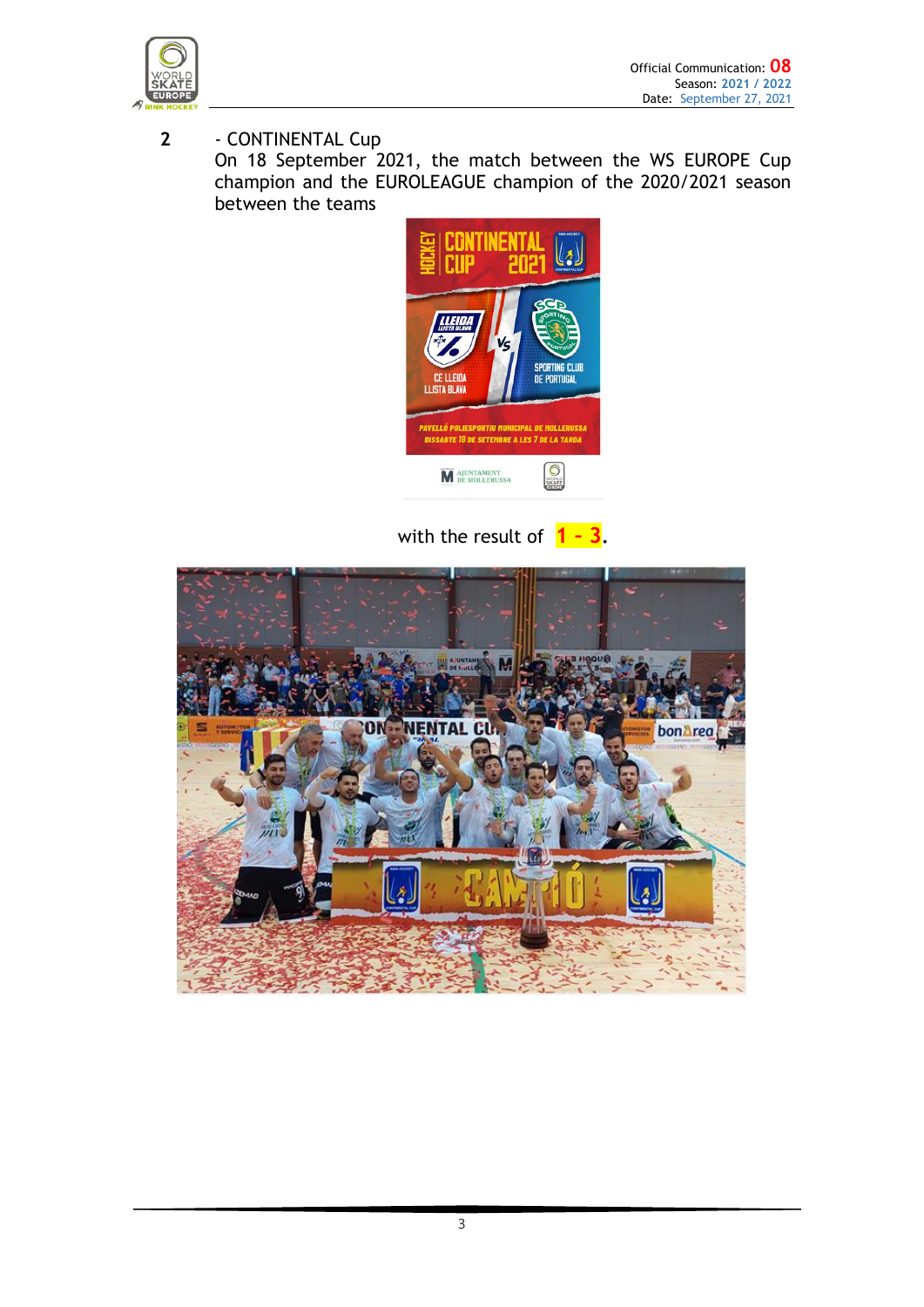

To : European CLUBS European Federations c/c : WS Europe – President – Mr Fernando Claro

From : WS Europe Rink-Hockey - Chairman

## Object : **RESULTADOS | CLASSIFICAÇÕES Campeonatos EUROPEUS**

**3** - Campeonato EUROPEUS de U17 e U19 Com realização na cidade de PAREDES | Portugal, o campeonato Europeu de sub-17 e também o campeonato Europeu de sub-19, tiveram os seguintes resultados por jogo, com as classificações conforme abaixo:

| Day        | Hour  |     | Match Type      | Country           |                   | <b>Referees</b>         |                              |                         |                              |                         | <b>Result</b>                     |                         | <b>Points</b>           |  |
|------------|-------|-----|-----------------|-------------------|-------------------|-------------------------|------------------------------|-------------------------|------------------------------|-------------------------|-----------------------------------|-------------------------|-------------------------|--|
|            |       |     |                 | Team <sub>1</sub> | Team <sub>2</sub> | $\blacktriangleleft$    | $\overline{2}$               | 3                       | 4                            |                         | Home   Visiting   Home   Visiting |                         |                         |  |
|            | 11:00 | 201 | <b>U17</b>      | <b>FRANCE</b>     | <b>SPAIN</b>      | Francesco Stallone (IT) | Simone Branbilla (IT)        | Teófilo Casimiro (PT)   | Silvia Coelho (PT)           | $\bf{0}$                | $\Box$                            | $\bf{0}$                | $\overline{3}$          |  |
|            | 15:00 | 202 | <b>U17</b>      | <b>ITALY</b>      | <b>ENGLAND</b>    | Silvia Coelho (PT)      | Teófilo Casimiro (PT)        | Pedro Figueiredo (PT)   | Paulo Almeida (PT)           | 14                      | $\overline{1}$                    | $\overline{\mathbf{3}}$ | $\mathbf{0}$            |  |
| 07/09/2021 | 17:00 | 203 | <b>U17</b>      | <b>PORTUGAL</b>   | <b>ANDORRA</b>    | Bruno Sosa (GB)         | Nuno Melo (FR)               | Josep Ribó (SP)         | Alvaro de La Hera (SP)       | 16                      | $\overline{0}$                    | 3 <sup>1</sup>          | $\mathbf{0}$            |  |
|            | 19:00 | 204 | <b>U19</b>      | <b>SPAIN</b>      | <b>ITALY</b>      | Paulo Almeida (PT)      | Pedro Figueiredo (PT)        | Bruno Sosa (GB)         | Nuno Melo (FR)               | $\overline{2}$          | $\overline{1}$                    | 3 <sup>7</sup>          | $\mathbf{0}$            |  |
|            | 21:00 | 205 | U19             | <b>PORTUGAL</b>   | <b>ENGLAND</b>    | Alvaro de La Hera (SP)  | Josep Ribó (SP)              | Simone Branbilla (IT)   | Francesco Stallone (IT)      | 12                      | $\overline{0}$                    | 3                       | $\mathbf{0}$            |  |
|            | 11:00 | 206 | <b>U17</b>      | <b>SPAIN</b>      | <b>ENGLAND</b>    | Silvia Coelho (PT)      | Francesco Stallone (IT)      | Teófilo Casimiro (PT)   | Pedro Figueiredo (PT)        | 13                      | $\overline{0}$                    | $\overline{\mathbf{3}}$ | $\mathbf{0}$            |  |
|            | 15:00 | 207 | <b>U17</b>      | <b>ANDORRA</b>    | <b>ITALY</b>      | Teófilo Casimiro (PT)   | Pedro Figueiredo (PT)        | Silvia Coelho (PT)      | Paulo Ameida (PT)            | $\overline{0}$          | 9                                 | $\mathbf{0}$            | $\overline{\mathbf{3}}$ |  |
| 08/09/2021 | 17:00 | 208 | <b>U17</b>      | <b>FRANCE</b>     | <b>PORTUGAL</b>   | Simone Branbilla (IT)   | Bruno Sosa (GB)              | Josep Ribó (SP)         | Alvaro de La Hera (SP)       | $\overline{2}$          | -9                                | $\mathbf{0}$            | 3                       |  |
|            | 19:00 | 209 | <b>U19</b>      | <b>ENGLAND</b>    | <b>SPAIN</b>      | Nuno Melo (FR)          | Paulo Almeida (PT)           | Simone Branbilla (IT)   | Francesco Stallone (IT)      | $\overline{2}$          | 75                                | $\mathbf{0}$            | $\overline{3}$          |  |
|            | 21:00 | 210 | U <sub>19</sub> | <b>ITALY</b>      | <b>PORTUGAL</b>   | Josep Ribó (SP)         | Alvaro de La Hera (SP)       | Nuno Melo (FR)          | Bruno Sosa (GB)              | $\overline{2}$          | $\overline{\mathbf{8}}$           | $\mathbf{0}$            | $\mathbf{3}$            |  |
| 09/09/2021 | 11:00 | 211 | <b>U17</b>      | <b>ANDORRA</b>    | <b>SPAIN</b>      | Bruno Sosa (GB)         | Pedro Figueiredo (PT)        | Josep Ribó (SP)         | Paulo Ameida (PT)            | $\overline{0}$          | 30                                | $\mathbf{0}$            | $\overline{\mathbf{3}}$ |  |
|            | 15:00 | 212 | <b>U17</b>      | <b>FRANCE</b>     | <b>ENGLAND</b>    | Josep Ribó (SP)         | Paulo Almeida (PT)           | Francesco Stallone (IT) | Simone Branbilla (IT)        | $\overline{4}$          | $\overline{2}$                    | $\overline{\mathbf{3}}$ | $\mathbf{0}$            |  |
|            | 17:00 | 213 | <b>U17</b>      | <b>PORTUGAL</b>   | <b>ITALY</b>      | Alvaro de La Hera (SP)  | Nuno Melo (FR)               | Bruno Sosa (GB)         | Josep Ribó (SP)              | 8                       | $\overline{2}$                    | $\overline{\mathbf{3}}$ | $\mathbf{0}$            |  |
|            | 19:00 | 214 | <b>U19</b>      | <b>ITALY</b>      | <b>ENGLAND</b>    | Sílvia Coelho (PT)      | Teófilo Casimiro (PT)        | Paulo Almeida (PT)      | Pedro Figueiredo (PT)        | $\overline{7}$          | $\overline{2}$                    | $\overline{\mathbf{3}}$ | $\mathbf{0}$            |  |
|            | 21:00 | 215 | <b>U19</b>      | <b>PORTUGAL</b>   | <b>SPAIN</b>      | Francesco Stallone (IT) | Simone Branbilla (IT)        | Alvaro de La Hera (SP)  | Nuno Melo (FR)               | $\overline{2}$          | $\overline{0}$                    | 3                       | $\mathbf{0}$            |  |
|            | 11:00 | 216 | <b>U17</b>      | <b>FRANCE</b>     | <b>ANDORRA</b>    | Bruno Sosa (GB)         | Simone Branbilla (IT)        | Paulo Almeida (PT)      | Pedro Figueiredo (PT)        | $\overline{7}$          |                                   | $\overline{\mathbf{3}}$ | $\mathbf{0}$            |  |
|            | 15:00 | 217 | <b>U17</b>      | <b>SPAIN</b>      | <b>ITALY</b>      | Silvia Coelho (PT)      | Teófilo Casimiro (PT)        | Nuno Melo (FR)          | Bruno Sosa (GB)              | $\overline{4}$          | $\overline{2}$                    | $\overline{\mathbf{3}}$ | $\mathbf{0}$            |  |
| 10/09/2021 | 17:00 | 218 | <b>U17</b>      | <b>ENGLAND</b>    | <b>PORTUGAL</b>   | Josep Ribó (SP)         | Nuno Melo (FR)               | Alvaro de La Hera (SP)  | Francesco Stallone (IT)      | $\overline{1}$          | $ 10\rangle$                      | $\mathbf{0}$            | $\overline{\mathbf{3}}$ |  |
|            | 19:00 | 219 | <b>U19</b>      | <b>SPAIN</b>      | <b>ITALY</b>      | Pedro Figueiredo (PT)   | Paulo Almeida (PT)           | Teófilo Casimiro (PT)   | Silvia Coelho (PT)           | 6                       | $\mathbf{0}$                      | 3 <sup>7</sup>          | $\mathbf{0}$            |  |
|            | 21:00 | 220 | <b>U19</b>      | <b>PORTUGAL</b>   | <b>ENGLAND</b>    | Francesco Stallone (IT) | Alvaro de La Hera (SP)       | Josep Ribó (SP)         | Nuno Melo (FR)               | 12                      | $\overline{2}$                    | $\overline{\mathbf{3}}$ | $\mathbf{0}$            |  |
| 11/09/2021 | 13:00 | 221 | <b>U17</b>      | <b>ITALY</b>      | <b>FRANCE</b>     | Josep Ribó (SP)         | <b>Teófilo Casimiro (PT)</b> | Silvia Coelho (PT)      | Pedro Figueiredo (PT)        | 5                       | $\overline{\mathbf{3}}$           | 3 <sup>7</sup>          | $\mathbf{0}$            |  |
|            | 15:00 | 222 | U17             | <b>ENGLAND</b>    | <b>ANDORRA</b>    | Pedro Figueiredo (PT)   | Nuno Melo (FR)               | Alvaro de La Hera (SP)  | Josep Ribó (SP)              | $\overline{\mathbf{3}}$ | $\overline{1}$                    | 3 <sup>1</sup>          | $\mathbf{0}$            |  |
|            | 17:00 | 223 | <b>U17</b>      | <b>PORTUGAL</b>   | <b>SPAIN</b>      | Simone Branbilla (IT)   | Francesco Stallone (IT)      | Bruno Sosa (GB)         | Nuno Melo (FR)               | $\overline{\mathbf{3}}$ | $\overline{\mathbf{8}}$           | $\mathbf{0}$            | $\mathbf{3}$            |  |
|            | 19:00 | 224 | U19             | <b>ENGLAND</b>    | <b>ITALY</b>      | Silvia Coelho (PT)      | Alvaro de La Hera (SP)       | Josep Ribó (SP)         | <b>Teófilo Casimiro (PT)</b> | $\mathsf{B}$            |                                   | 3 <sup>7</sup>          | $\mathbf{0}$            |  |
|            | 21:00 | 225 | U19             | PORTUGAL          | <b>SPAIN</b>      | Simone Branbilla (IT)   | Francesco Stallone (IT)      | Pedro Figueiredo (PT)   | Nuno Melo (FR)               |                         |                                   | $\mathbf{0}$            | $\overline{3}$          |  |





| U17                 |                 |  |  |  |  |  |  |
|---------------------|-----------------|--|--|--|--|--|--|
| <b>SPAIN</b><br>1st |                 |  |  |  |  |  |  |
| 2 <sub>nd</sub>     | <b>PORTUGAL</b> |  |  |  |  |  |  |
| 3rd                 | ITALY           |  |  |  |  |  |  |
| 4th                 | <b>FRANCE</b>   |  |  |  |  |  |  |
| 5th                 | <b>ENGLAND</b>  |  |  |  |  |  |  |
| 6th                 | <b>ANDORRA</b>  |  |  |  |  |  |  |



| U19 |                 |  |  |  |  |  |
|-----|-----------------|--|--|--|--|--|
| 1st | <b>PORTUGAL</b> |  |  |  |  |  |
| 2nd | <b>SPAIN</b>    |  |  |  |  |  |
| 3rd | ITALY           |  |  |  |  |  |
| 4th | ENGLAND         |  |  |  |  |  |